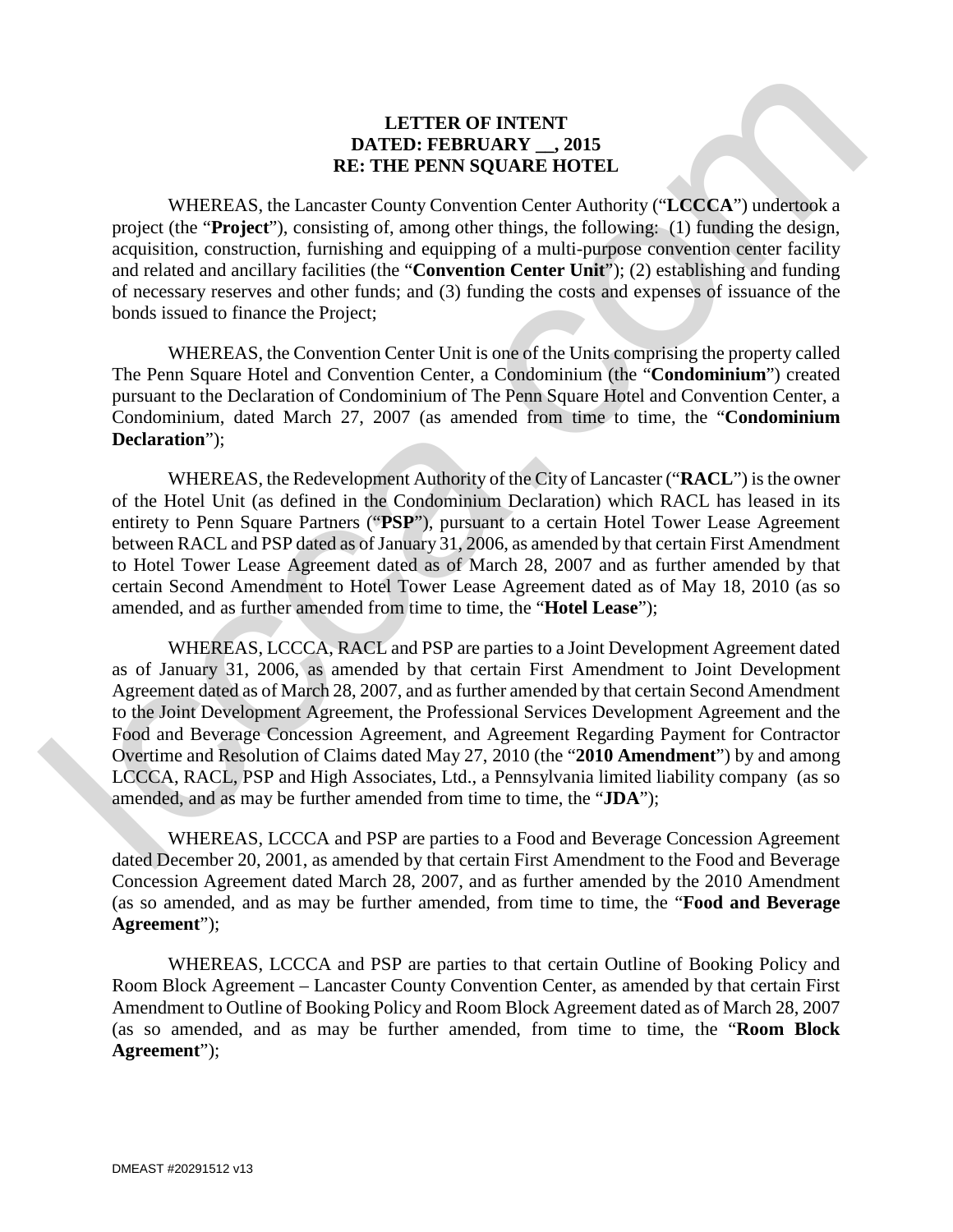WHEREAS, pursuant to that certain Amended and Restated Lease Agreement between PSP and LCCCA dated March 27, 2007 (as amended from time to time (the "**Ballroom Lease**"), PSP leased from LCCCA certain ballroom and meeting space forming a part of the Convention Center Unit, as more particularly described in the Ballroom Lease. The JDA, the Food and Beverage Agreement, the Room Block Agreement, the Ballroom Lease and each and every other agreement entered into by and among, LCCCA, RACL and/or PSP, or between any of them, related to the Project are hereinafter collectively referred to as the "**Project Documents**"; WHEREAS, pursuant to the termin Amended and Restard Lears Agreement beween<br>TSP are leaded from LCCCA neutral politician and meeting sunce forming only and independent<br>of Certa (and Certa in all the model possible in the B

WHEREAS, the Penn Square Condominium Association (the "**Association**") has, as of August 30, 2012, adopted the Revised and Restated May 26, 2010 IHR Operational Expense Guidelines with respect to certain costs and expenses related to the operation of the Project (the "**Expense Guidelines**");

WHEREAS, PSP, through itself or its affiliates, desires to develop a new 96-room hotel tower (the "**New Tower**") in a manner generally consistent with the space plans shown on Exhibit A on certain land adjacent to the Project and currently owned by King Street Properties, LLC (the "**New Land**"), as shown on Exhibit B. The New Land will be conveyed to and owned by RACL and leased to PSP;

WHEREAS, in order to facilitate the development of the New Tower, and intending to be legally bound hereby, the undersigned agree as follows:

- 1. LCCCA and RACL will enter into an amendment to the Condominium Declaration which incorporates the New Tower into the Condominium, either as a new Unit or as a portion of the Hotel Unit, as PSP may elect, such amendment to be in form and substance reasonably acceptable to LCCCA, RACL and PSP.
- 2. PSP and RACL will enter into a Fourth Amendment to the Hotel Tower Lease, incorporating the New Tower as part of the demised premises either as a new Unit or as a portion of the Hotel Unit, as PSP may elect, such amendment to be in form and substance reasonably acceptable to RACL and PSP and on terms substantially similar to the existing Hotel Tower Lease between RACL and PSP.
- 3. The parties hereto acknowledge that the following shall be conditions precedent to the development of the New Tower and amendment to the Condominium Declaration and the parties agree to use all commercially reasonable efforts to promptly and expeditiously satisfy, and assist in the satisfaction of, the same:
	- a. LCCCA shall have obtained any necessary mortgagee consents, if a mortgage encumbers the Convention Center Unit, in order to enter into the amendment to the Condominium Declaration, if any;
	- b. The New Land shall have been conveyed to RACL;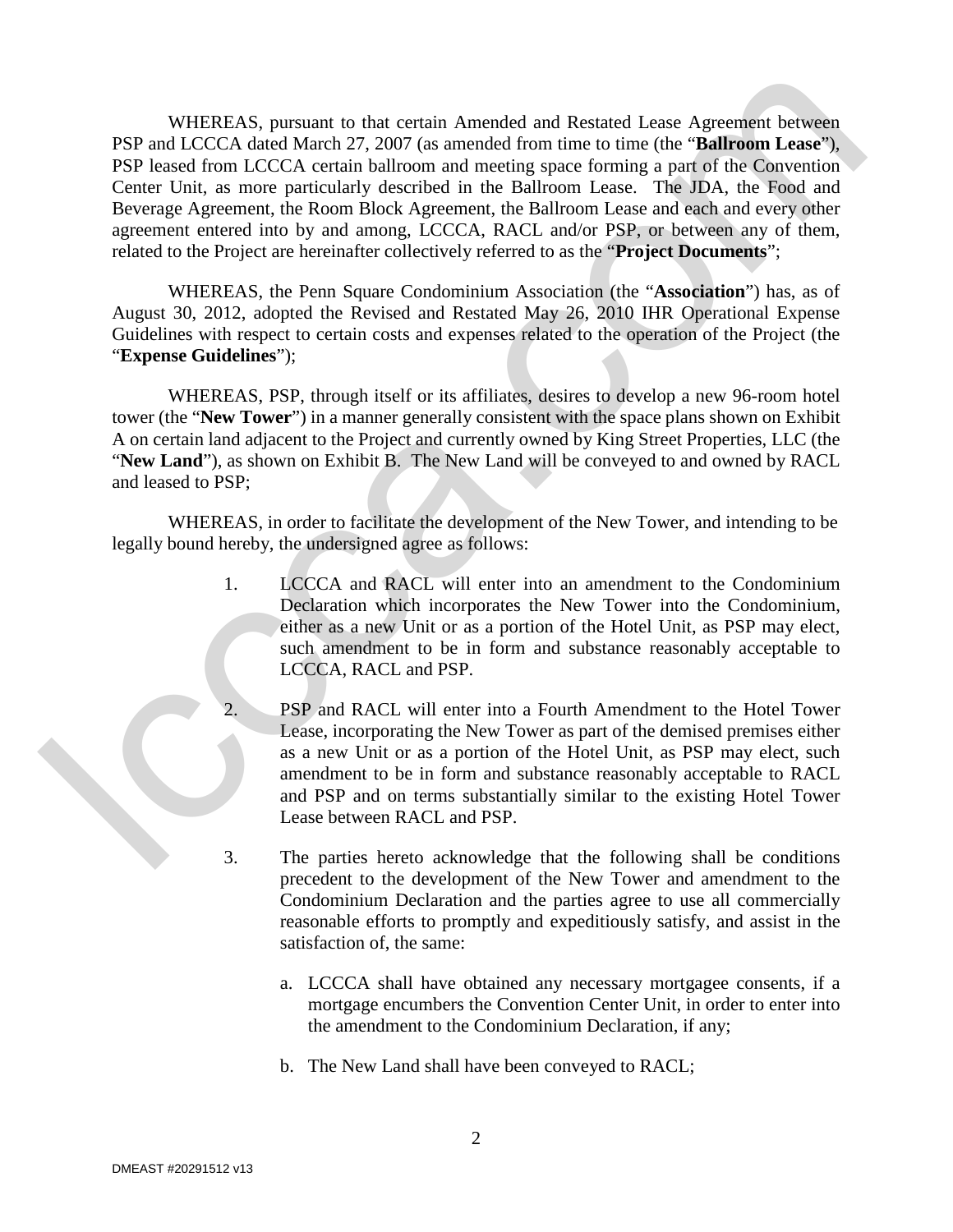- c. PSP as agent for RACL shall have received all necessary land use approvals for the construction of the New Tower;
- d. PSP shall have obtained a commitment from Marriott International, Inc. ("**Marriott**") to enter into an amendment to the existing franchise agreement with Marriott, or a new franchise agreement, including the New Tower as a part of the Marriott hotel operated by PSP, in either case, in form and substance acceptable to PSP;
- e. PSP shall have obtained a commitment from Interstate Hotels Company ("**Interstate**") to enter into an amendment to the existing management agreement with Interstate, covering the New Tower, in either case, in form and substance acceptable to PSP;
- f. PSP shall have secured a grant from the Lancaster City Revitalization and Improvement Zone Authority ("**CRIZ**") in an amount and for a term, and on such other terms, as acceptable to PSP in its sole and absolute discretion; and
- g. PSP, in its sole and absolute judgment, as agent for RACL, determines that the New Tower can be developed in a manner that is acceptable to PSP.

In the event the conditions contained in Section 3 are not satisfied in the sole and absolute discretion of PSP within 18 months of the date hereto, this Agreement shall automatically terminate unless extended in writing by the parties.

- LCCCA agrees that the current methods for allocating common area costs and expenses and other operational costs related to the Project and the Units shall continue to be used upon the development of the New Tower, to be modified only to reflect the development of the New Tower and the incorporation thereof into the Hotel Unit or the additional Unit, as applicable. Notwithstanding the foregoing, PSP agrees that the operating expenses relating to the area labeled "Existing Common Element of Penn Square Condo Association" shown on Exhibit B attached hereto, shall be solely the responsibility of PSP. c. PSP as agent for RACL shall have received all are<br>compromised on the proposition of the New Yorsety and one approach to the construction of the New Yorset<br>d and constrained accomution from Marineal Decision (Marineal D
	- 5. LCCCA agrees to enter into any amendments to the Project Documents as RACL or PSP shall reasonably request in order to reflect the New Tower or otherwise facilitate the development and financing thereof, including, but not limited to integrating: (1) the ingress and egress of the New Tower to the existing Facilities (as defined in the JDA), (2) the MEP systems for the New Tower into the existing MEP systems, (3) the New Tower's design in such a manner to complement the existing Facilities and adhere to the Quality Standards.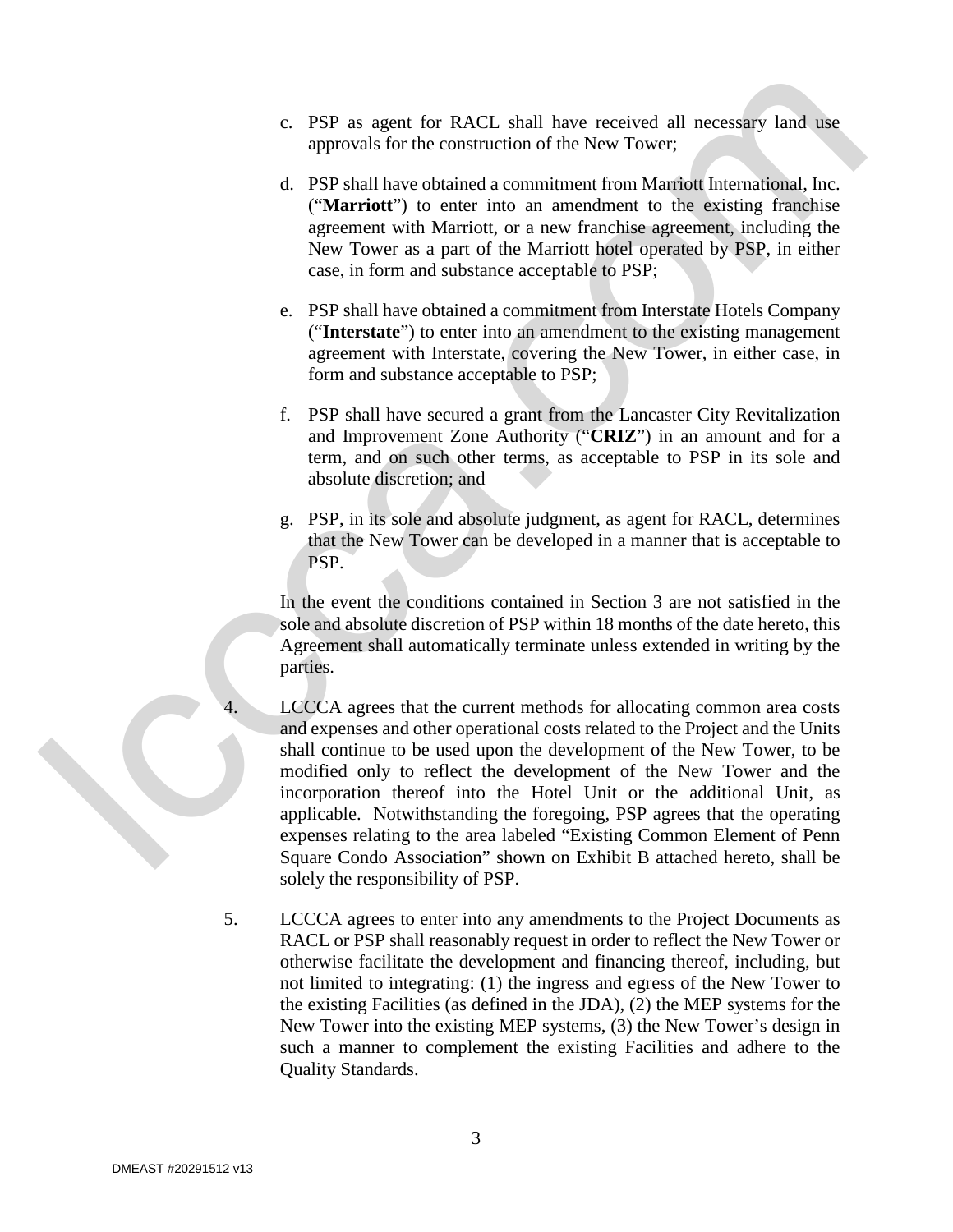- 6. LCCCA shall consent to any amendments to the Hotel Lease entered into in connection with the New Tower.
- 7. LCCCA acknowledges and agrees that PSP will enter into a new franchise agreement with Marriott, or amend its existing franchise agreement with Marriott, as PSP may elect, to include the New Tower as a part of the hotel being operated by PSP, and LCCCA agrees to execute any consents or other documentation reasonably requested or required by PSP or Marriott in connection therewith, provided such consent or other documentation does not impose any financial obligations on LCCCA.
- 8. RACL agrees to enter into a supplemental indenture with Fulton Financial Advisors, National Association (the "**Trustee**") to (i) effect amendments to certain defined terms contained in that certain Special Revenue Indenture dated as of April 1, 2009 executed by RACL (the "**Indenture**") to encompass the New Tower and the pledge of rent received with respect thereto toward additional indebtedness of RACL secured thereby and (ii) authorize the issuance of additional bonds under the Indenture therefor.
- 9. In addition to the matters specifically set forth in this Letter of Intent, the parties hereto agree to take all commercially reasonable actions and enter into such agreements as may be reasonably necessary to effectuate the development of the New Tower, provided such actions or other agreements will not impose any material financial obligations on LCCCA. The parties agree to negotiate all agreements and documents described herein, or as may otherwise be necessary or desirable, in good faith, and, notwithstanding anything herein to the contrary, at their sole cost and expense. 6. LCCCA shall consent to tary unsendences to the Hotel Lease entered into the two two states in the New Yoses.<br>
7. LCCCA acknowledge and agrees that FSP will estuar annow Fingehise<br>
16. compared to the New Yose and agree
	- 10. Except to their respective advisors, counsel or lenders, or as required by law, none of the undersigned and their respective representatives will publicly disclose or make known any proprietary information disclosed by PSP related to the transactions contemplated hereby without the prior consent of PSP, unless required by law.
	- 11. PSP shall indemnify, defend and hold harmless LCCCA from and against any and all claims, actions, damages, liability and expenses incurred by LCCCA with respect to (x) physical damage to the Convention Center Unit occurring as a direct result of PSP's development of the New Tower, or (y) any increased operational cost of the Convention Center Unit incurred by LCCCA during the construction period associated with the construction of the New Tower arising as a direct result of PSP's development of the New Tower.
	- 12. PSP shall indemnify, defend and hold harmless RACL from and against any and all claims, actions, damages, liability and expenses incurred by RACL with respect to physical damage to the Hotel Unit occurring as a direct result of PSP's development of the New Tower.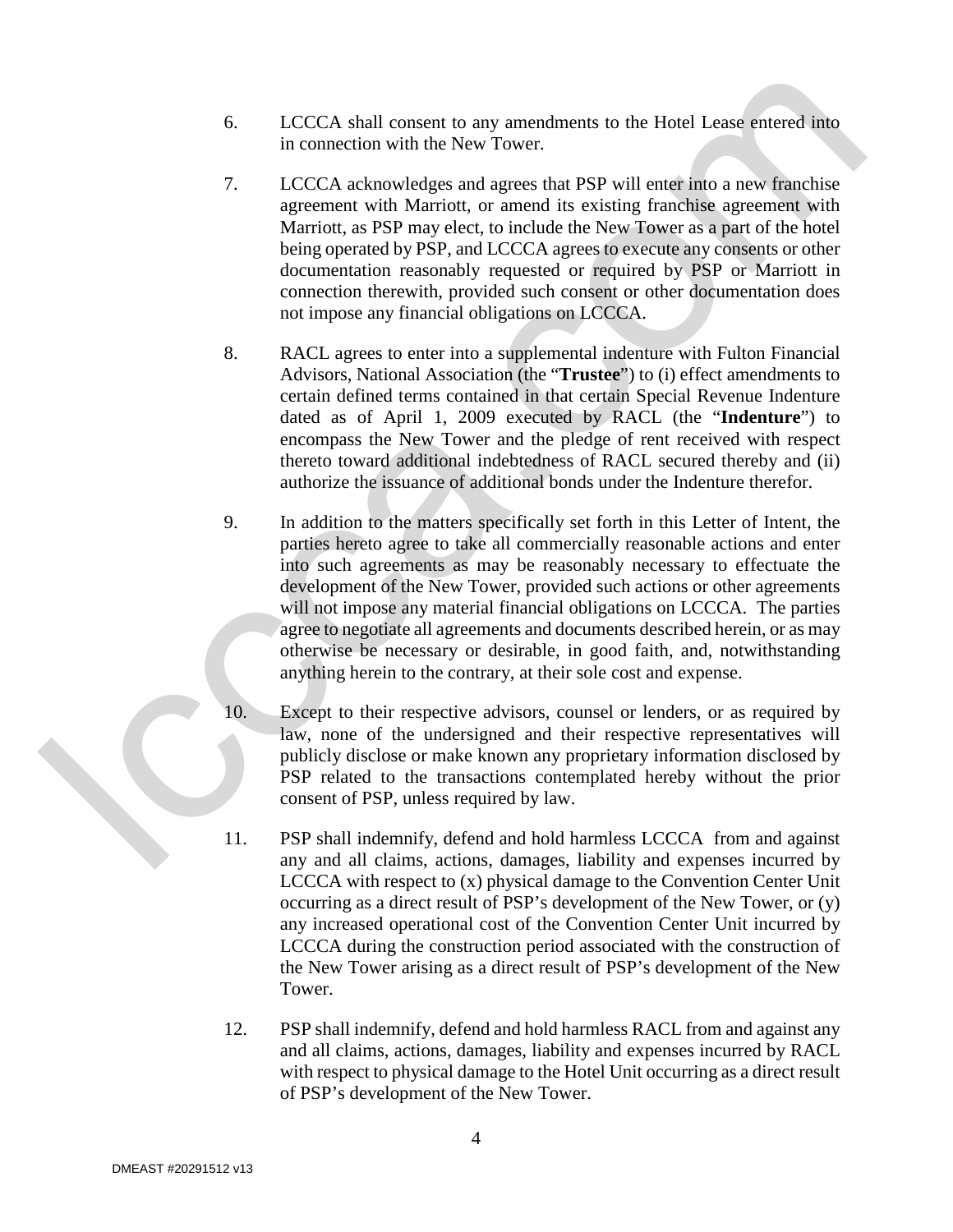- 13. This Letter of Intent may be signed in any number of counterparts, each of which shall be an original, with the same effect as if the signatures thereto and hereto were upon the same instrument. This Letter of Intent shall become effective when each party hereto shall have received a counterpart hereof signed by all of the other parties hereto.
- 14. If any term or provision of this Letter of Intent or any application hereof shall be invalid and unenforceable, the remainder hereof and thereof and any other application of such term or provision shall not be affected thereby.
- 15. Each of the undersigned represents and warrants that its execution, delivery and performance of this Letter of Intent and the consummation of the transactions contemplated hereby are within its powers and have been duly authorized by all necessary action. This Letter of Intent shall be binding upon and inure to the benefit of, and be enforceable against, the parties hereto. This Letter of Intent may be modified or waived only by an instrument signed by the parties hereto. This Letter of Intent may not be assigned by any party hereto without the express prior written consent of the other parties hereto. This Letter of Intent constitutes the entire agreement between the parties with respect to the subject matter hereof and supersedes all prior agreements and understandings between the parties with respect to the subject matter hereof. 13. This Letter of Intent may be signed in any number of countergare, each of<br>notice that the control of the same state with a same of the User<br>gap function and the same state with a same of the User of the User<br>gap funct
	- 16. All of the recitals set forth at the outset of this Letter of Intent are incorporated into, and form a material part of, this Letter of Intent.
	- 17. In the event the LCCCA desires to expand the Convention Center Unit in the future, PSP agrees to reasonably cooperate with LCCCA in connection with such expansion. In the event the LCCCA expands the Convention Center Unit, the LCCCA shall have the same rights and obligations with respect to PSP and RACL in connection with such expansion as those rights and obligations imposed or conferred on PSP and RACL with respect to the development of the New Tower as set forth in this Letter of Intent.

(Signatures appear on the following page)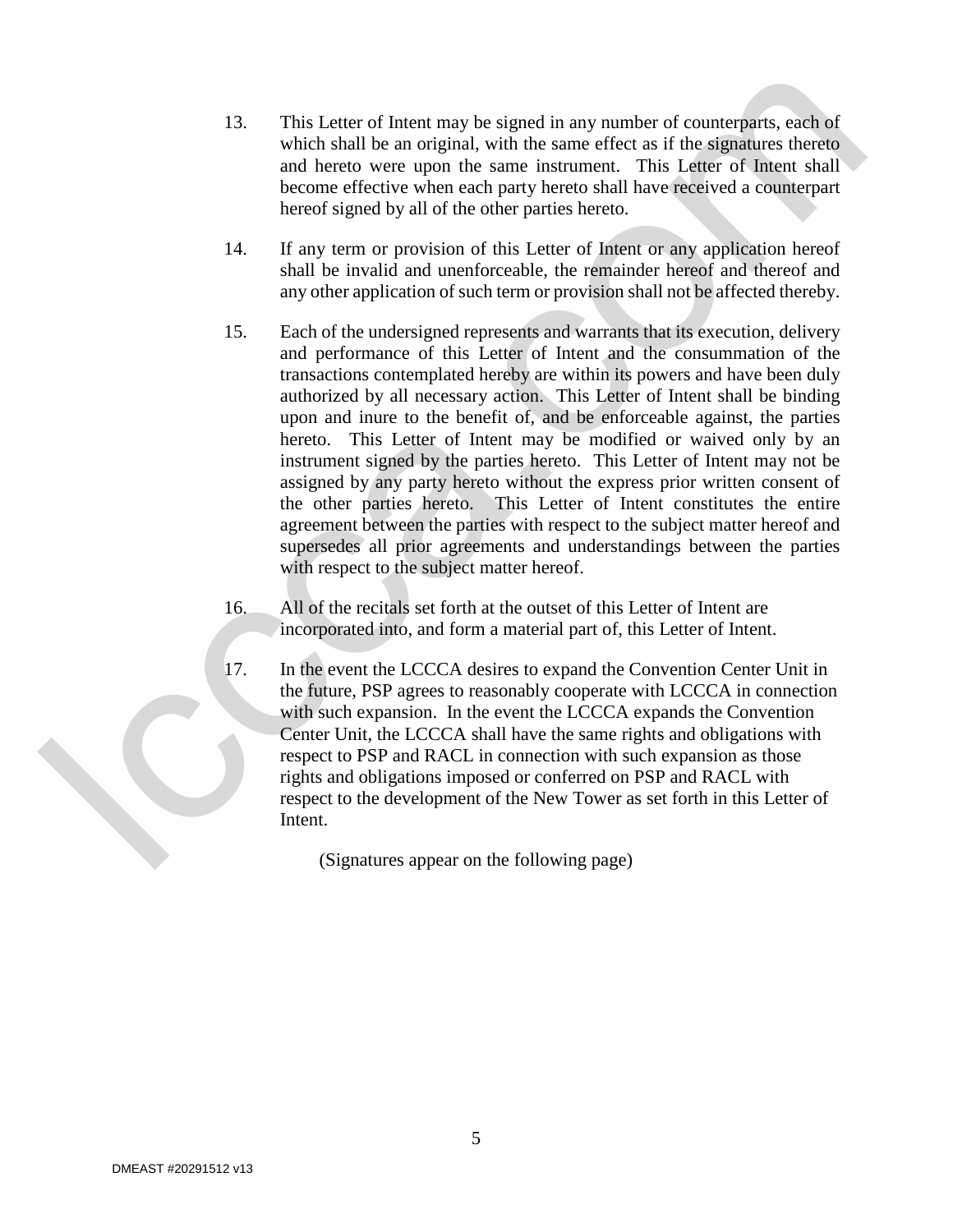Agreed to as of this \_\_ day of February, 2015.

## LANCASTER COUNTY CONVENTION CENTER AUTHORITY

 $By:$ Name: Title:

## REDEVELOPMENT AUTHORITY OF THE CITY OF LANCASTER Agreed to as of this  $\_\_$  day of February, 2015.<br>
LANCASTER COUNTY CONVENTION<br>  $\underset{\text{Manc.}}{\text{RMEV}}$ <br>
Name:<br>
Name:<br>
NAME ALTHORITY ATTHORITY OF THE CITY<br>
OVELANCASTER<br>
FRIES SQUARE PARTNERS. a Pennsylvenia<br>
FRIES SQUARE PA

 $By:$ 

Name: Title:

PENN SQUARE PARTNERS, a Pennsylvania limited partnership

By: Penn Square General L.P., its general partner

 By: Penn Square General Corporation, its general partner

> $By:$  Name: Title: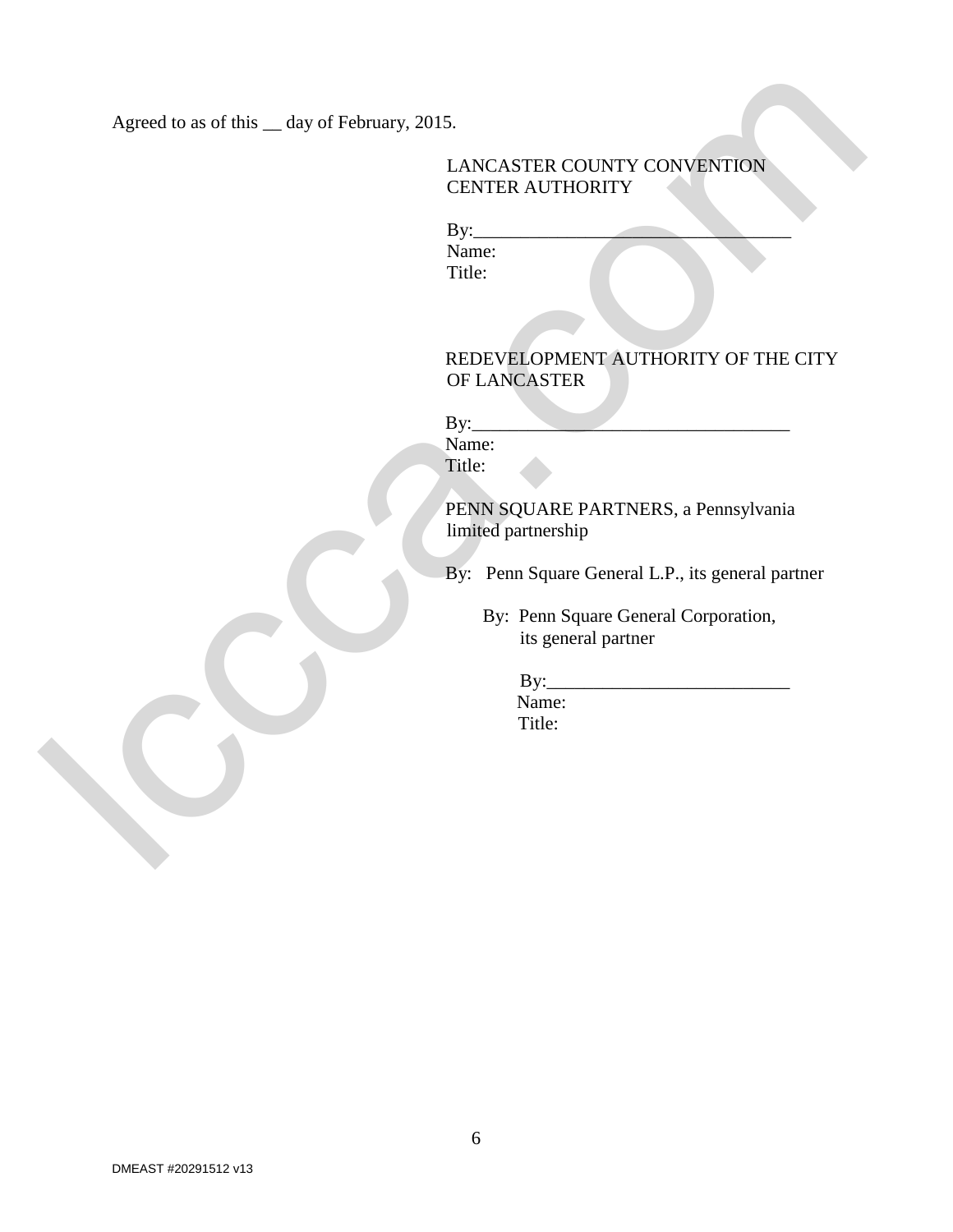EXHIBIT A le comme de

DMEAST #20291512 v13